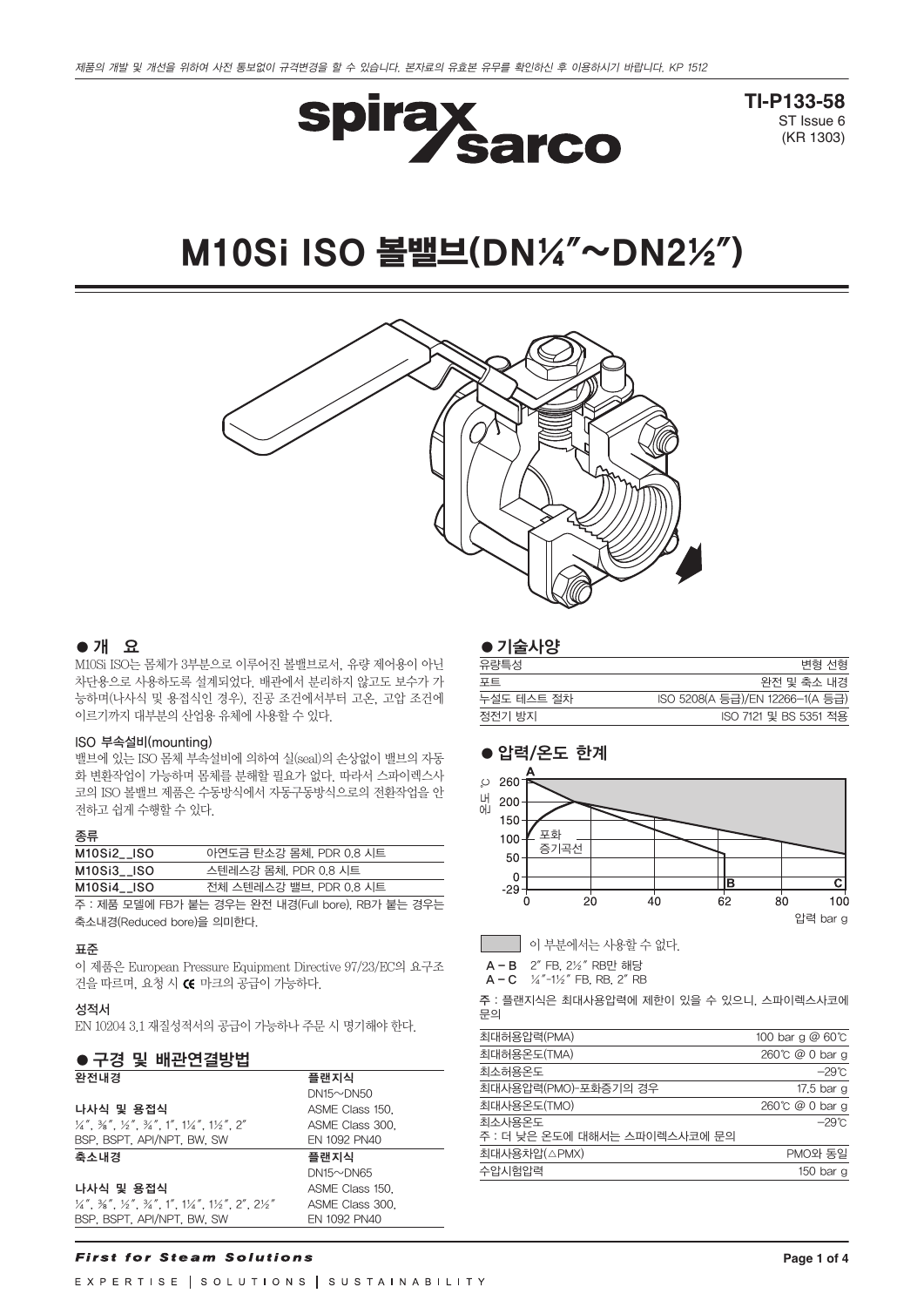spirax<br><u>Sarco</u>



|                                                                                                                                                                        | 질                               |                   |                                 |                          |
|------------------------------------------------------------------------------------------------------------------------------------------------------------------------|---------------------------------|-------------------|---------------------------------|--------------------------|
|                                                                                                                                                                        | 부품명                             |                   | 재질                              |                          |
|                                                                                                                                                                        |                                 | <b>M10Si2 ISO</b> | Zinc plated carbon steel        | ASTM A105                |
| ● 재<br>번호<br>1<br>$\mathbf{2}$<br>3<br>$\overline{4}$<br>5<br>$\overline{6}$<br>7<br>8<br>$\hbox{9}$<br>10<br>11<br>12<br>14<br>15<br>16<br>17<br>18<br>19<br>20<br>21 | Body                            | <b>M10Si3 ISO</b> | Stainless steel                 | <b>ASTM A 182 F 316L</b> |
|                                                                                                                                                                        |                                 | <b>M10Si4 ISO</b> |                                 |                          |
|                                                                                                                                                                        |                                 | <b>M10Si2 ISO</b> | Zinc plated carbon steel        | ASTM A105                |
|                                                                                                                                                                        | Cap                             | <b>M10Si3 ISO</b> | Stainless steel                 | <b>ASTM A 182 F 316L</b> |
|                                                                                                                                                                        |                                 | <b>M10Si4 ISO</b> |                                 |                          |
|                                                                                                                                                                        | Ball                            |                   | Stainless steel                 | <b>AISI 316</b>          |
|                                                                                                                                                                        | <b>Stem</b>                     |                   | Stainless steel                 | <b>AISI 316</b>          |
|                                                                                                                                                                        | Seat                            |                   | Carbon/graphite reinforced PTFE | <b>PDR 0.8</b>           |
|                                                                                                                                                                        | Stem seal                       |                   | Reinforced PTFE antistatic      |                          |
|                                                                                                                                                                        |                                 | <b>M10Si2 ISO</b> | Zinc plated carbon steel        | <b>SAE 1010</b>          |
|                                                                                                                                                                        | Separator                       | <b>M10Si3 ISO</b> |                                 |                          |
|                                                                                                                                                                        |                                 | <b>M10Si4 ISO</b> | Stainless steel                 | <b>AISI 316</b>          |
|                                                                                                                                                                        | Spring washer                   |                   | Stainless steel                 | <b>AISI 301</b>          |
|                                                                                                                                                                        |                                 | <b>M10Si2 ISO</b> | Zinc plated carbon steel        | <b>SAE 1010</b>          |
|                                                                                                                                                                        | <b>Nut</b>                      | <b>M10Si3 ISO</b> |                                 |                          |
|                                                                                                                                                                        |                                 | <b>M10Si4 ISO</b> | Stainless steel                 | <b>AISI 304</b>          |
|                                                                                                                                                                        | Name-plate(그림에 나타나 있지 않음)       |                   | Stainless steel                 | <b>AISI 430</b>          |
|                                                                                                                                                                        |                                 | <b>M10Si2 ISO</b> | Zinc plated carbon steel        | <b>SAE 1010</b>          |
|                                                                                                                                                                        | Stem nut                        | <b>M10Si3 ISO</b> |                                 |                          |
|                                                                                                                                                                        |                                 | <b>M10Si4 ISO</b> | Stainless steel                 | <b>AISI 304</b>          |
|                                                                                                                                                                        |                                 | <b>M10Si2 ISO</b> | Zinc plated carbon steel        | <b>SAE 1010</b>          |
|                                                                                                                                                                        | Lever                           | <b>M10Si3 ISO</b> |                                 |                          |
|                                                                                                                                                                        |                                 | <b>M10Si4 ISO</b> | Stainless steel                 | <b>AISI 316</b>          |
|                                                                                                                                                                        | Grip                            |                   | Vinyl                           |                          |
|                                                                                                                                                                        |                                 | <b>M10Si2 ISO</b> | Zinc plated carbon steel        | Grade 5                  |
|                                                                                                                                                                        | <b>Bolts</b>                    | <b>M10Si3 ISO</b> |                                 |                          |
|                                                                                                                                                                        |                                 | <b>M10Si4 ISO</b> | Stainless steel                 | <b>AISI 304</b>          |
|                                                                                                                                                                        |                                 | <b>M10Si2 ISO</b> | Zinc plated carbon steel        | <b>SAE 1010</b>          |
|                                                                                                                                                                        | <b>Nuts</b>                     | <b>M10Si3 ISO</b> |                                 |                          |
|                                                                                                                                                                        |                                 | <b>M10Si4 ISO</b> | Stainless steel                 | <b>AISI 304</b>          |
|                                                                                                                                                                        | <b>Studs</b>                    | <b>M10Si4 ISO</b> | Stainless steel                 | AISI 316                 |
|                                                                                                                                                                        | 주 : 17번 부품은 그림에 보이지 않음(용접식만 해당) |                   |                                 |                          |
|                                                                                                                                                                        |                                 | <b>M10Si2 ISO</b> | Zinc plated carbon steel        | <b>SAE 12L 14</b>        |
|                                                                                                                                                                        | Stop screw                      | <b>M10Si3 ISO</b> |                                 |                          |
|                                                                                                                                                                        |                                 | <b>M10Si4 ISO</b> | Stainless steel                 | <b>AISI 304</b>          |
|                                                                                                                                                                        | Body/cap gasket-'O' ring        |                   | EPDM geothermal                 |                          |
|                                                                                                                                                                        | Nut locker                      |                   | Stainless steel                 | AIS 316                  |
|                                                                                                                                                                        |                                 | <b>M10Si2 ISO</b> | Zinc plated carbon steel        | <b>SAE 1010</b>          |
|                                                                                                                                                                        | Lockable handle                 | <b>M10Si3 ISO</b> |                                 |                          |
|                                                                                                                                                                        |                                 | <b>M10Si4 ISO</b> | Stainless steel                 | AISI 316                 |
| 22                                                                                                                                                                     | Stem seal                       |                   | Stainless steel                 |                          |
| 23                                                                                                                                                                     | Lock-plate                      |                   | Stainless steel                 | <b>AISI 304L</b>         |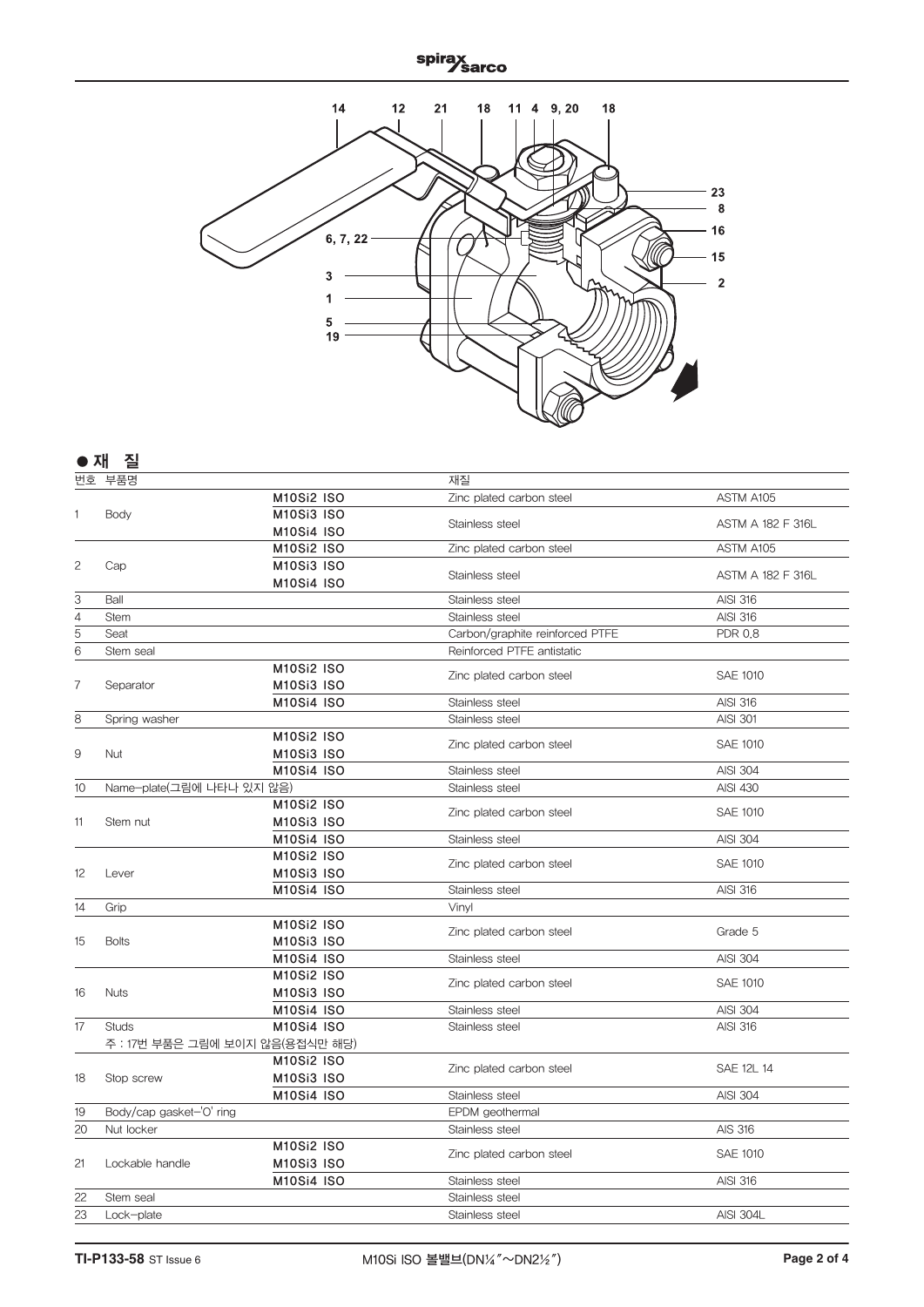# ● 치수(mm)

축소내경

| 구경                       | A   | A <sub>1</sub> | A <sub>2</sub>           | A <sub>3</sub>           | A <sub>4</sub>           | в   | <b>B1</b>         | С            | C <sub>1</sub>           | D  | D <sub>1</sub>           | D <sub>2</sub>           | D <sub>3</sub>           | E  |
|--------------------------|-----|----------------|--------------------------|--------------------------|--------------------------|-----|-------------------|--------------|--------------------------|----|--------------------------|--------------------------|--------------------------|----|
| $\overline{1/4}''$       | 66  | 63             | $\overline{\phantom{0}}$ | $\overline{\phantom{0}}$ | $\overline{\phantom{0}}$ | 162 |                   | 93           | $\overline{\phantom{0}}$ | 24 | $\overline{\phantom{0}}$ | $\overline{\phantom{0}}$ | $\overline{\phantom{0}}$ | 11 |
| $\frac{3}{8}$ "          | 66  | 63             | $\overline{\phantom{0}}$ | $\overline{\phantom{0}}$ | $\overline{\phantom{0}}$ | 162 | $\qquad \qquad -$ | 93           | $\overline{\phantom{0}}$ | 24 |                          | $\overline{\phantom{0}}$ | -                        | 11 |
| $\overline{\frac{1}{2}}$ | 66  | 66             | 108                      | 130                      | 140                      | 162 | 145               | 93           | 81                       | 24 | 89                       | 95                       | 95                       | 11 |
| $\frac{3}{4}$ "          | 72  | 60             | 117                      | 150                      | 152                      | 162 | 145               | 95           | 84                       | 26 | 98                       | 105                      | 117                      | 14 |
| $\overline{1''}$         | 87  | 84             | 127                      | 160                      | 165                      | 162 | 162               | 106          | 100                      | 31 | 108                      | 115                      | 124                      | 21 |
| $1\frac{1}{4}$           | 104 | 94             | 140                      | 180                      | 178                      | 162 | 162               | 106          | 104                      | 37 | 118                      | 140                      | 133                      | 25 |
| $1\frac{1}{2}$           | 110 | 102            | 165                      | 200                      | 190                      | 186 | 185               | 116          | 112                      | 41 | 127                      | 150                      | 155                      | 31 |
| 2''                      | 125 | 118            | 178                      | 230                      | 216                      | 186 | 185               | 123          | 120                      | 48 | 152                      | 165                      | 165                      | 38 |
| $2\frac{1}{2}$           | 153 | 152            | -                        | $\overline{\phantom{m}}$ | 241                      | 251 | $\qquad \qquad -$ | 142          | -                        | 57 | -                        | $\overline{\phantom{0}}$ | 190                      | 51 |
| 완전내경                     |     |                |                          |                          |                          |     |                   |              |                          |    |                          |                          |                          |    |
| 구경                       | A   | A <sub>1</sub> | A <sub>2</sub>           | A3                       | A <sub>4</sub>           | B   | <b>B1</b>         | $\mathsf{C}$ | C <sub>1</sub>           | D  | D <sub>1</sub>           | D <sub>2</sub>           | D <sub>3</sub>           | E  |
| $\frac{1}{4}''$          | 66  | 63             | $\qquad \qquad -$        |                          | $\qquad \qquad -$        | 162 | $\qquad \qquad -$ | 93           | -                        | 24 |                          | $\overline{\phantom{0}}$ | $\qquad \qquad -$        | 11 |
| $\frac{3}{8}$ "          | 66  | 63             | -                        | -                        | $\overline{\phantom{0}}$ | 162 | $\qquad \qquad -$ | 93           | -                        | 24 | -                        |                          | -                        | 11 |
| $\frac{1}{2}$            | 72  | 64             | -                        | 130                      | 140                      | 162 | 145               | 95           | 84                       | 26 | $\overline{\phantom{0}}$ | 95                       | 95                       | 14 |
| $\frac{3}{4}$ "          | 87  | 84             | $\overline{\phantom{0}}$ | 150                      | 152                      | 162 | 162               | 101          | 100                      | 31 | -                        | 105                      | 117                      | 21 |
| 1''                      | 104 | 98             | $\qquad \qquad -$        | 160                      | 165                      | 162 | 162               | 106          | 104                      | 37 | -                        | 115                      | 124                      | 25 |
| $1\frac{1}{4}$           | 110 | 106            | -                        | 180                      | 178                      | 186 | 185               | 116          | 112                      | 41 | -                        | 140                      | 133                      | 31 |
| $1\frac{1}{2}$           | 125 | 124            | $\qquad \qquad$          | 200                      | 190                      | 186 | 185               | 123          | 120                      | 48 | $\qquad \qquad -$        | 150                      | 155                      | 38 |
| $2^{\prime\prime}$       | 153 | 152            | -                        | 230                      | 216                      | 251 | 250               | 142          | 140                      | 57 | -                        | 165                      | 165                      | 51 |



A : 나사식, 버트용접식 A1 : 소켓용접식 A2: 플랜지식 ASME 150 A3: 플랜지식 PN40 A4: 플랜지식 ASME 300 B : 나사식, 버트용접식, 소켓용접식 B1 : 플랜지식 ASME 150, PN40 C : 나사식, 버트용접식, 소켓용접식 C1 : 플랜지식 ASME 150, PN40 D : 나사식, 버트용접식, 소켓용접식 D1 : 플랜지식 ASME 150 D2: 플랜지식 PN40 D3: 플랜지식 ASME 300 E : 모든 모델

 $\bullet$  무게 $(kg)$ 

| -- - -             |            | 축소내경        |                 |                 | 완전내경       |             |                 |                 |  |  |
|--------------------|------------|-------------|-----------------|-----------------|------------|-------------|-----------------|-----------------|--|--|
| 구경                 | Scrd/BW/SW | <b>PN40</b> | <b>ASME 150</b> | <b>ASME 300</b> | Scrd/BW/SW | <b>PN40</b> | <b>ASME 150</b> | <b>ASME 300</b> |  |  |
| $\overline{1/4}''$ | 0.65       |             |                 |                 | 0.65       |             |                 |                 |  |  |
| $\frac{3}{8}$ "    | 0.65       |             |                 |                 | 0.72       |             |                 |                 |  |  |
| $\frac{1}{2}$ "    | 0.72       | 2,30        | 1.77            | 1.70            | 0.95       | 2.60        | 1.87            | 2.40            |  |  |
| $\frac{3}{4}$ "    | 0.95       | 3.20        | 2,35            | 2.28            | 1,60       | 3.80        | 2.73            | 3.79            |  |  |
|                    | 1.60       | 4,20        | 3.47            | 2.91            | 2.05       | 4.70        | 3.55            | 5.01            |  |  |
| $1\frac{1}{4}$     | 2.05       | 5.70        | 4.47            | 4.15            | 2.75       | 6.40        | 4.76            | 6.50            |  |  |
| $1\frac{1}{2}$     | 2.75       | 6,80        | 5.96            | 5.88            | 4.25       | 8,30        | 5.82            | 9.22            |  |  |
| 2''                | 4.25       | 9.50        | 9.16            | 8.12            | 7.50       | 12.80       | 11,91           | 13,99           |  |  |
| $2\frac{1}{2}$     | 7.50       |             |                 | 15.85           |            |             |                 |                 |  |  |